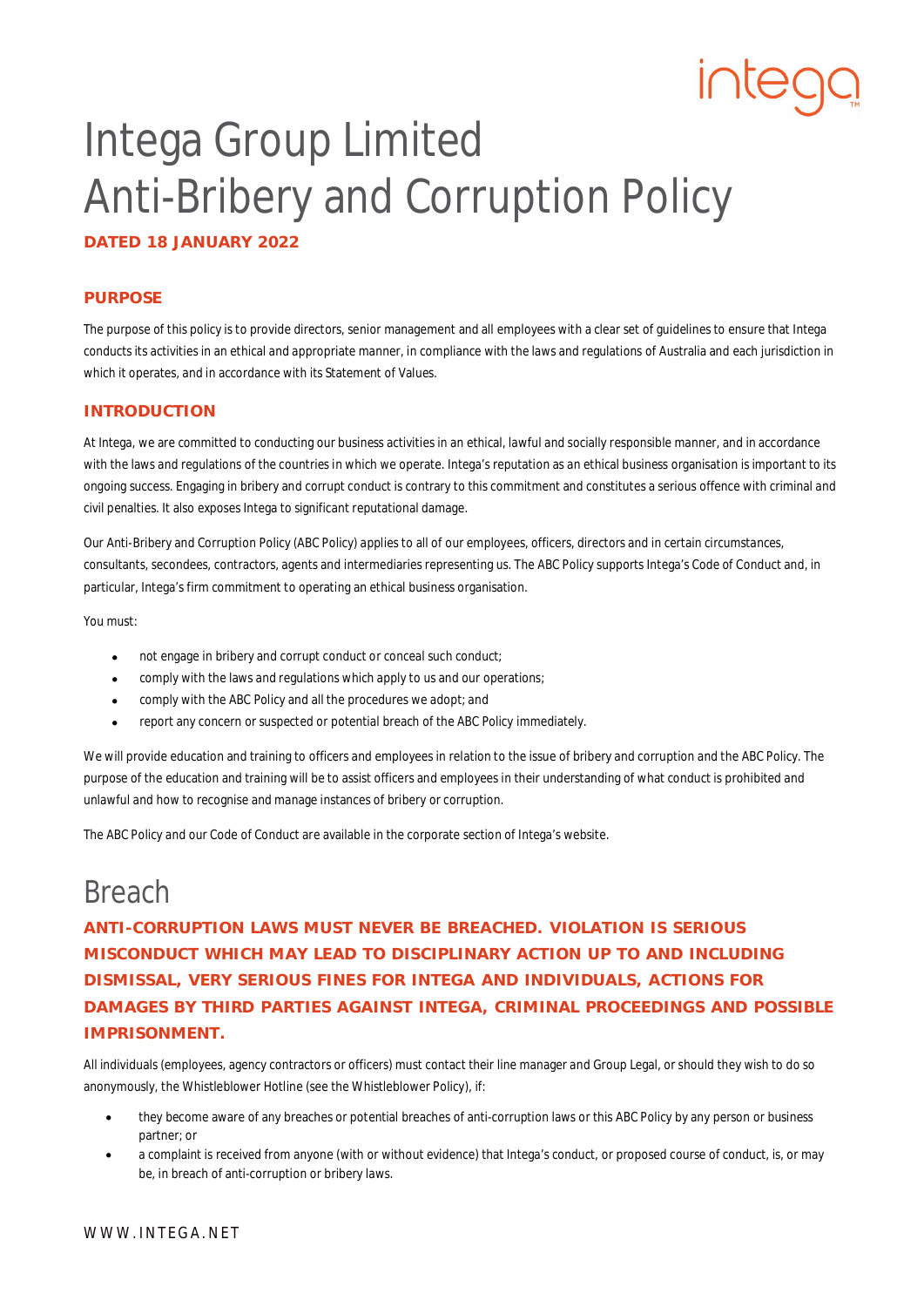If a payment has been made as a result of a direct or associated imminent threat to health or safety of any Intega employee, agency contractor or officer, or any accompanying person, the following must occur:

- immediately report the payment to their line manager and Group Legal; and
- document the event accurately and in reasonable detail.

In circumstances where there is an investigation or allegation in relation to:

- a breach of Intega's Code of Conduct, or
- corruption, fraud, bribery or other similar misconduct, involving a director or executive of Intega,

any investigation will be conducted under the supervision of the Intega's Company Secretary & General Counsel, who will recommend a course of action and process to the directors of Intega which ensures independent review and oversight of any internal or external process underway.

## Accountabilities and jurisdiction

**ALL INDIVIDUALS (EMPLOYEES, AGENCY CONTRACTORS OR OFFICERS) MUST COMPLY WITH ANTI-CORRUPTION LAWS APPLICABLE IN ALL COUNTRIES WHICH MAY HAVE JURISDICTION OVER INTEGA'S OPERATIONS. IN THE EVENT OF CONFLICT BETWEEN THIS ABC POLICY AND ANTI-CORRUPTION AND BRIBERY LAWS, THE STRICTER OBLIGATION APPLIES. THE ACCOUNTABLE DIVISION PRESIDENT AND HEAD OF GROUP FUNCTION (GF) ARE RESPONSIBLE FOR PROVIDING THE RESOURCES NECESSARY TO CARRY OUT THE REQUIREMENTS OF THIS ABC POLICY.**

Co-ordinate with each Division President and Head of Group Function to:

- develop and perform periodic anti-corruption risk assessments;
- identify individuals (employees, agency contractors, officers and business partners) who require anti-corruption training, and agree with Group Legal on frequency and content;
- ensure identified individuals receive anti-corruption training from, or by a person, agreed with Group Legal within two months of joining Intega or moving to a new position where training is required; and
- develop, maintain and enhance additional business-level anti-corruption policies and procedures to support the implementation of this ABC Policy.

Assign the necessary employees, contractors and resources within each Division and Group Function to implement this policy's requirements.

Address corruption-related risks in making decisions, including hiring and deploying employees and contractors, business planning, investments, new country entry, all interactions with government officials (which includes employees of State-owned enterprises), and all activities with business partners. Document all transactions and payments accurately and in reasonable detail and retain records.

Each accountable Division President and Head of Group Function must report annually to Executive Management (CEO and CFO) on compliance with this policy's requirements and on the adequacy of resources to achieve and maintain compliance.

Appropriate due diligence should be conducted prior to engaging or entering into business relationships with third parties such as partners, agents and intermediaries. The purpose of the due diligence is to ensure that the entity or individual that we deal with will behave in a manner consistent with the ABC Policy. We will also obtain from that entity or individual certain assurances of compliance with the ABC Policy and adherence with relevant anti-bribery and corruption laws.

General Counsel must report annually to Executive Management (CEO and CFO) on compliance with this policy's requirements.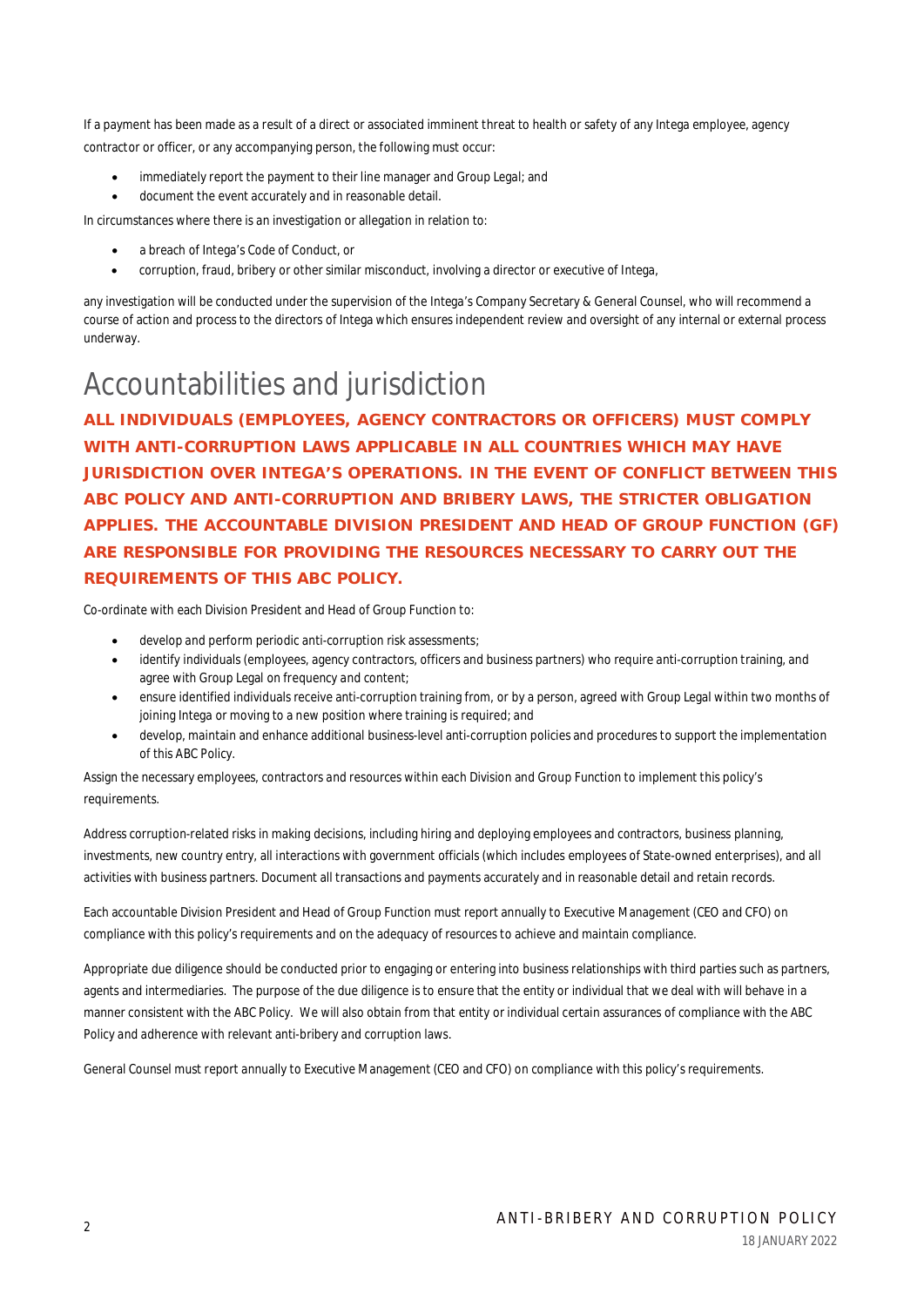## Prohibited activity

**DO NOT AUTHORISE, OFFER, GIVE OR PROMISE ANYTHING OF VALUE DIRECTLY OR INDIRECTLY (VIA A BUSINESS PARTNER) TO A GOVERNMENT OFFICIAL TO INFLUENCE OFFICIAL ACTION OR TO ANYONE TO INDUCE THEM TO PERFORM THEIR WORK DUTIES DISLOYALLY OR OTHERWISE IMPROPERLY, INCLUDING WITHOUT LIMITATION, THE MATTERS REFERRED TO BELOW.**

Do not authorise, undertake or participate in the following:

- schemes to give any improper benefit, kick-back or secret commission to anyone;
- offering or giving Facilitation Payments (typically small, unofficial payments made to secure or expedite a routine government action by a government official), even if it is customary to make such payments;
- per diem, cash or cash equivalent payments of any kind to a government official, unless prior authorisation is received as required;
- contributions, on behalf of Intega, to any political party, politician, elected official or candidate for public office;
- use of a business partner to do something that Intega is prohibited from doing directly; and
- providing anything of value to a business partner when there is any meaningful risk that the business partner will engage in prohibited conduct on Intega's behalf.

Gifts or hospitality given with the intention, effect or appearance of improperly obtaining or retaining business or securing an improper advantage are prohibited.

#### Gifts, meals, entertainment, travel, commercial sponsorship, cash and cash equivalents, per diems or anything else of value

**PRECAUTIONS MUST BE TAKEN WHEN OFFERING, PROMISING OR GIVING ANYTHING OF VALUE DIRECTLY OR INDIRECTLY TO ANYONE, TO ENSURE THAT APPLICABLE ANTI-CORRUPTION LAWS AND THIS ABC POLICY ARE NOT VIOLATED AND TO PROTECT AGAINST ALLEGATIONS OF IMPROPER BEHAVIOUR. EVEN IF THAT IS NOT THE INTENT, THE VALUE MUST BE MODERATE AND APPROPRIATE TO THE CIRCUMSTANCES, WITH SPECIAL CARE AND SCRUTINY WHERE THE CONTEMPLATED RECIPIENT IS A GOVERNMENT OFFICIAL.**

Ensure that anything of value that is offered or given meets the following criteria:

- is not offered, promised or given to influence or reward action taken by a government official or to induce anyone to perform work duties disloyally or otherwise improperly or reward that person for doing so, taking into consideration any other things of value given to the recipient in the previous six months;
- is of an appropriate value and nature considering local custom, the position of the recipient and the circumstances, and would not cause embarrassment to Intega; and
- serves only legitimate business purposes.

Each Division, along with Intega Group Head Office, is to maintain a gifts and entertainment register to record gifts, hospitality, donations and entertainment of all items > \$50 (given and received to external persons/entities) with the following details:

- Name of recipient;
- Name of organisation;
- Spouse (if also invited);
- **Given / Received;**
- Description of gift, hospitality or entertainment;
- Date;